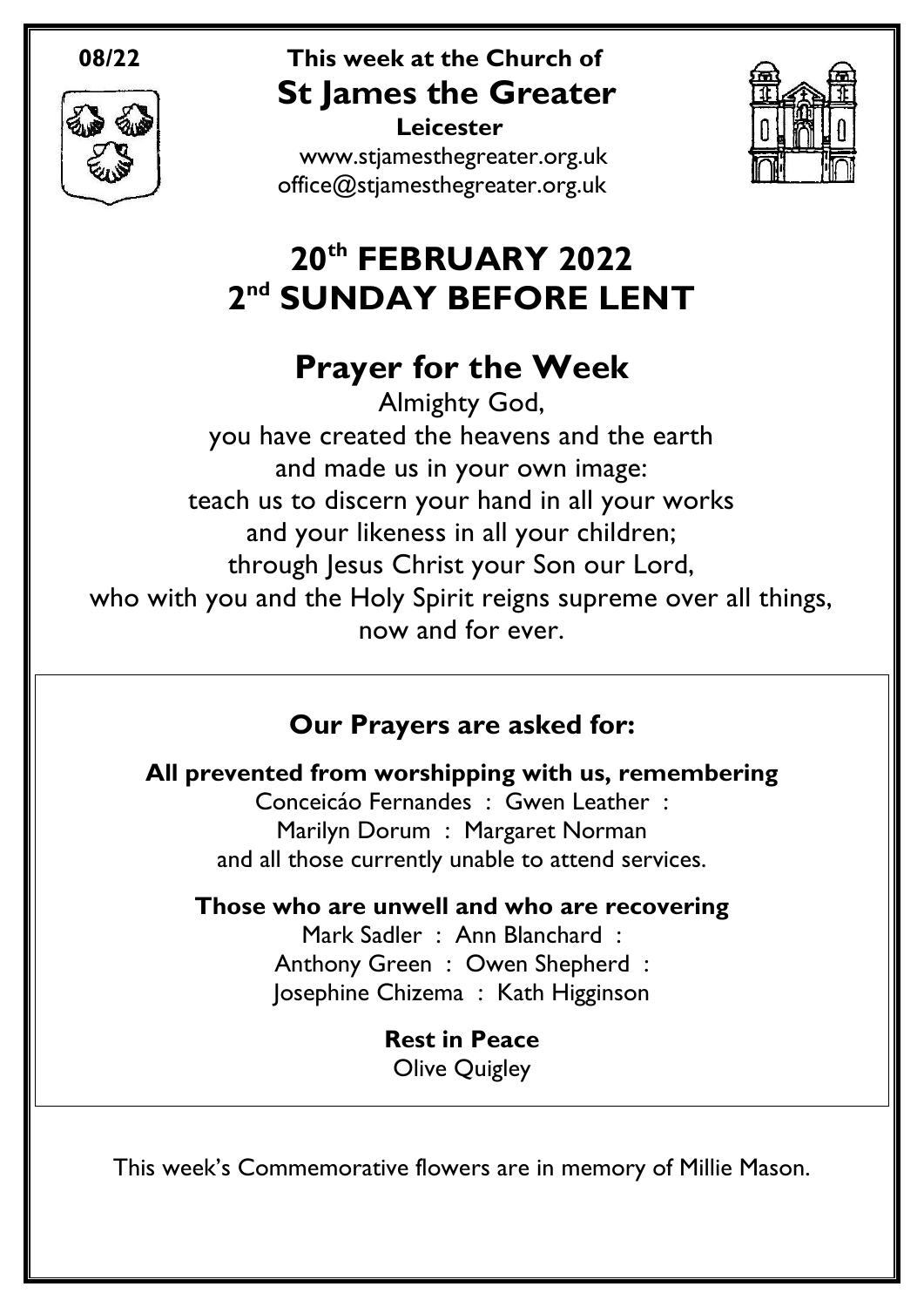## **08.30 Welcome to St James the Greater Holy Communion**

Common Worship Order One (Traditional) Celebrant: The Reverend Andrew Quigley, Vicar Churchwarden: Paul Jenkins

**Please take this leaflet away with you at the end of the Service.**

If you are joining us in church for the 10:30 or 18:30 services, you will find a hymn book in the back of the chairs. A Service booklet, the weekly leaflet, seat spacing notices and a Track and Trace form will be made available for you. **Completion of this form is voluntary, as is wearing masks.**

# **10.30 Sung Eucharist**

*See order of service*

Celebrant: The Reverend Andrew Quigley, Vicar Churchwardens: April Rule and Janet Burton Servers: Michael Bull and Angela Finn Setting: Tallis Dorian. Gloria – Lecot*.*

**OPENING HYMN 7 This is the day the Lord hath made**

READING Genesis 2. 4b-9, 15-24 *read by Andy Judge*

4 These are the generations of the heavens and the earth when they were created.

In the day that the LORD God made the earth and the heavens, <sup>5</sup>when no plant of the field was yet in the earth and no herb of the field had yet sprung up—for the LORD God had not caused it to rain upon the earth, and there was no one to till the ground;  $^6$ but a stream would rise from the earth, and water the whole face of the ground—  $^{7}$ then the LORD God formed man from the dust of the ground, and breathed into his nostrils the breath of life; and the man became a living being. <sup>8</sup>And the LORD God planted a garden in Eden, in the east; and there he put the man whom he had formed. <sup>9</sup>Out of the ground the LORD God made to grow every tree that is pleasant to the sight and good for food, the tree of life also in the midst of the garden, and the tree of the knowledge of good and evil.

15 The LORD God took the man and put him in the garden of Eden to till it and keep it. <sup>16</sup>And the LORD God commanded the man, 'You may freely eat of every tree of the garden;  $17$  but of the tree of the knowledge of good and evil you shall not eat, for in the day that you eat of it you shall die.'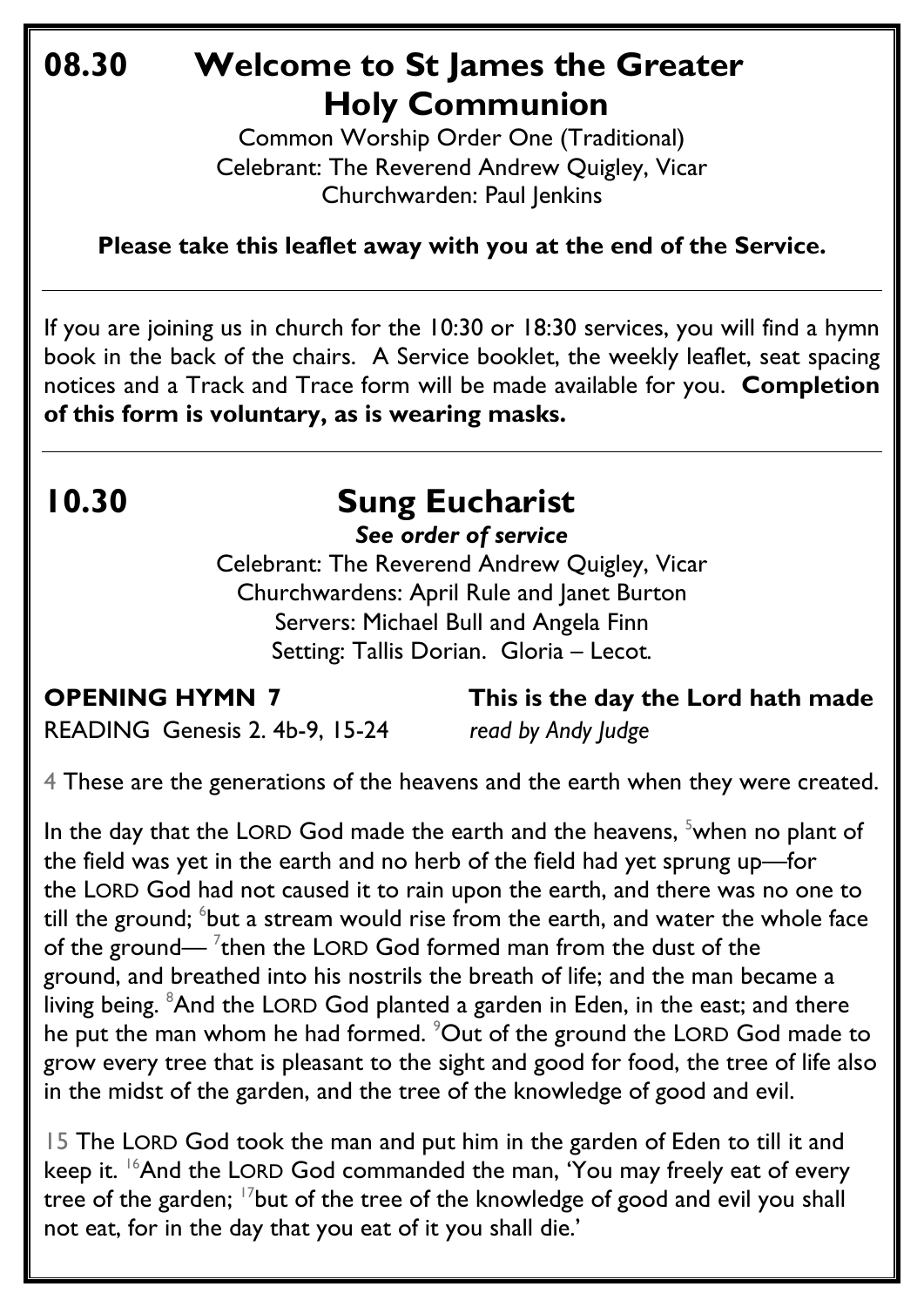18 Then the LORD God said, 'It is not good that the man should be alone; I will make him a helper as his partner.' <sup>19</sup>So out of the ground the LORD God formed every animal of the field and every bird of the air, and brought them to the man to see what he would call them; and whatever the man called each living creature, that was its name.  $20$ The man gave names to all cattle, and to the birds of the air, and to every animal of the field; but for the man there was not found a helper as his partner. <sup>21</sup>So the LORD God caused a deep sleep to fall upon the man, and he slept; then he took one of his ribs and closed up its place with flesh.  $^{22}$ And the rib that the LORD God had taken from the man he made into a woman and brought her to the man.  $23$ Then the man said,

'This at last is bone of my bones

and flesh of my flesh;

this one shall be called Woman,

for out of Man this one was taken.'

 $24$ Therefore a man leaves his father and his mother and clings to his wife, and they become one flesh.

#### **GRADUAL HYMN 387 Rise and hear! The Lord is speaking**

GOSPEL Luke 8. 22-25

One day he got into a boat with his disciples, and he said to them, 'Let us go across to the other side of the lake.' So they put out,  $^{23}$  and while they were sailing he fell asleep. A gale swept down on the lake, and the boat was filling with water, and they were in danger.  $24$ They went to him and woke him up, shouting, 'Master, Master, we are perishing!' And he woke up and rebuked the wind and the raging waves; they ceased, and there was a calm.  $25$ He said to them, 'Where is your faith?' They were afraid and amazed, and said to one another, 'Who then is this, that he commands even the winds and the water, and they obey him?'

SERMON GERMON The Reverend Andrew Quigley INTERCESSIONS The Reverend Andrew Quigley **OFFERTORY HYMN 621 Dear Lord and Father of mankind**  ANTHEMDear Lord and Father of Mankind *Parry* **POST COMMUNION HYMN 799 (i) The Lord's my Shepherd Post Communion Prayer**  God our creator, by your gift the tree of life was set at the heart of the earthly paradise, and the bread of life at the heart of your Church: may we who have been nourished at your table on earth be transformed by the glory of the Saviour's cross and enjoy the delights of eternity; through Jesus Christ our Lord.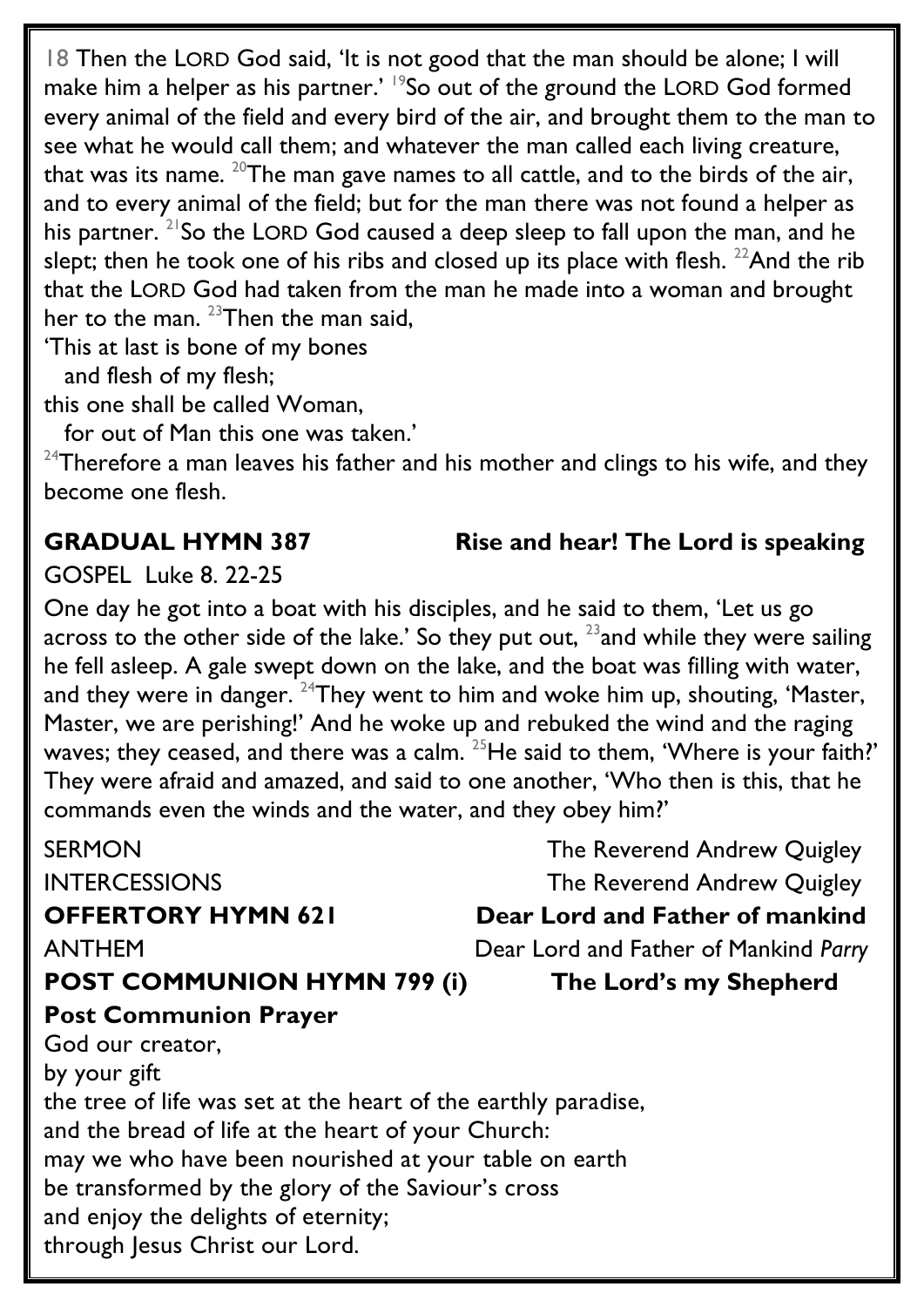**RECESSIONAL HYMN 676 Immortal, invisible, God only wise** 

ORGAN VOLUNTARY – J.S.Bach (1685-1750): Piece d'orgue *Please be aware of those remaining to listen* **Please take this leaflet away with you at the end of the Service.** 

## **The Vicar Writes …**

Some Christians seem to think that their faith means life will always be plain sailing. Others think the storms are just something to put up with. Although the disciples had Jesus with them in the boat, they still faced a storm, so most likely, so will we. The question is whether we face it with fear, or faith.



## **18.30 Choral Evensong**

*See yellow order of service* Officiant: Sheila Roberts Churchwardens: April Rule and David Kibert Servers: Hazel Carlin and Hilary Rees

**PSALM 147. 12-20 see music sheet** FIRST LESSON Genesis 1.1 – 2.3 *read by John Thompson*

HYMN 698 (i) **King of glory, King of peace CONFESSION** *see yellow service card* RESPONSES *sung by the choir Ayleward*

In the beginning God created the heaven and the earth.

 $2$ And the earth was without form, and void; and darkness was upon the face of the deep. And the Spirit of God moved upon the face of the waters.

 $3$ And God said, Let there be light: and there was light.

 $4$ And God saw the light, that it was good: and God divided the light from the darkness.

 $5$ And God called the light Day, and the darkness he called Night. And the evening and the morning were the first day.

 $6$ And God said, Let there be a firmament in the midst of the waters, and let it divide the waters from the waters.

 $7$ And God made the firmament, and divided the waters which were under the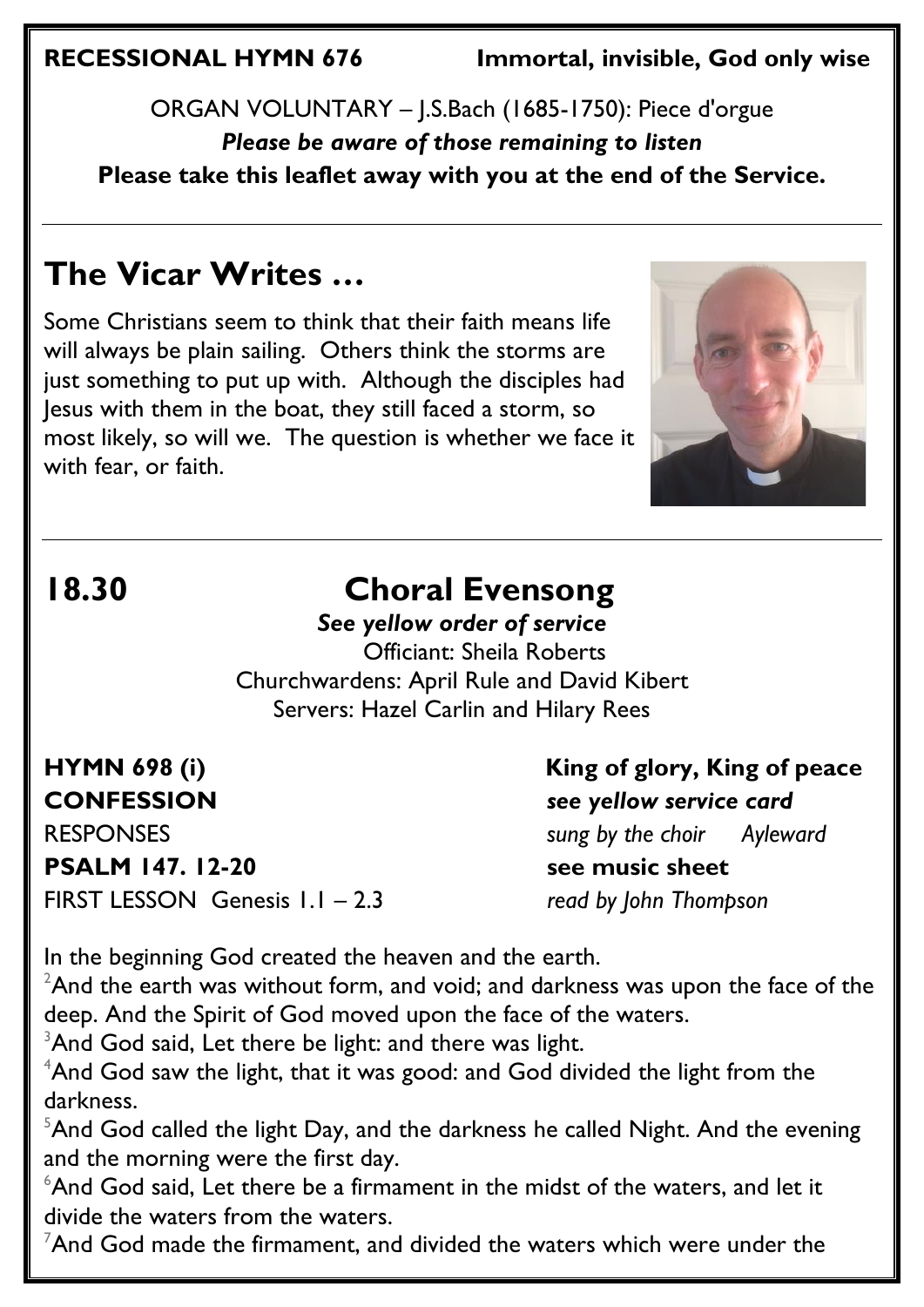firmament from the waters which were above the firmament: and it was so. <sup>8</sup>And God called the firmament Heaven. And the evening and the morning were the second day.

<sup>9</sup>And God said, Let the waters under the heaven be gathered together unto one place, and let the dry land appear: and it was so.

 $10$ And God called the dry land Earth; and the gathering together of the waters called he Seas: and God saw that it was good.

 $11$ And God said, Let the earth bring forth grass, the herb yielding seed, and the fruit tree yielding fruit after his kind, whose seed is in itself, upon the earth: and it was so.

 $12$ And the earth brought forth grass, and herb yielding seed after his kind, and the tree yielding fruit, whose seed was in itself, after his kind: and God saw that it was good.

 $13$ And the evening and the morning were the third day.

 $14$ And God said, Let there be lights in the firmament of the heaven to divide the day from the night; and let them be for signs, and for seasons, and for days, and years:

 $15$ And let them be for lights in the firmament of the heaven to give light upon the earth: and it was so.

 $16$ And God made two great lights; the greater light to rule the day, and the lesser light to rule the night: he made the stars also.

<sup>17</sup>And God set them in the firmament of the heaven to give light upon the earth,  $18$ And to rule over the day and over the night, and to divide the light from the darkness: and God saw that it was good.

<sup>19</sup>And the evening and the morning were the fourth day.

 $20$ And God said, Let the waters bring forth abundantly the moving creature that hath life, and fowl that may fly above the earth in the open firmament of heaven.  $21$ And God created great whales, and every living creature that moveth, which the waters brought forth abundantly, after their kind, and every winged fowl after his kind: and God saw that it was good.

 $22$ And God blessed them, saying, Be fruitful, and multiply, and fill the waters in the seas, and let fowl multiply in the earth.

 $23$ And the evening and the morning were the fifth day.

 $24$ And God said, Let the earth bring forth the living creature after his kind, cattle, and creeping thing, and beast of the earth after his kind: and it was so.

 $25$ And God made the beast of the earth after his kind, and cattle after their kind, and every thing that creepeth upon the earth after his kind: and God saw that it was good.

 $26$ And God said, Let us make man in our image, after our likeness: and let them have dominion over the fish of the sea, and over the fowl of the air, and over the cattle, and over all the earth, and over every creeping thing that creepeth upon the earth.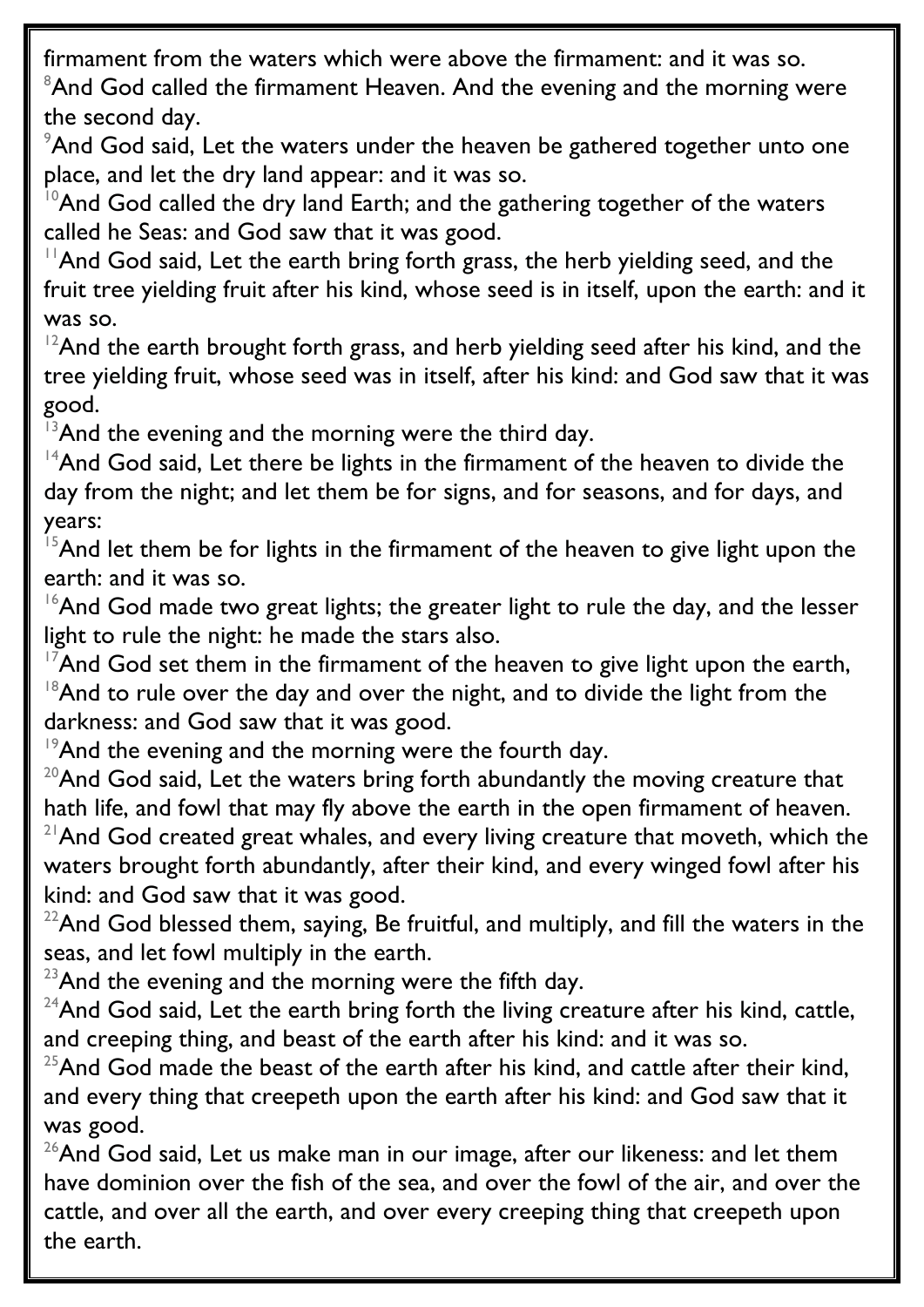$27$ So God created man in his own image, in the image of God created he him; male and female created he them.

 $28$ And God blessed them, and God said unto them, Be fruitful, and multiply, and replenish the earth, and subdue it: and have dominion over the fish of the sea, and over the fowl of the air, and over every living thing that moveth upon the earth.  $29$ And God said, Behold, I have given you every herb bearing seed, which is upon the face of all the earth, and every tree, in the which is the fruit of a tree yielding seed; to you it shall be for meat.

 $30$ And to every beast of the earth, and to every fowl of the air, and to every thing that creepeth upon the earth, wherein there is life, I have given every green herb for meat: and it was so.

<sup>31</sup> And God saw every thing that he had made, and, behold, it was very good. And the evening and the morning were the sixth day.

2Thus the heavens and the earth were finished, and all the host of them.  $2$ And on the seventh day God ended his work which he had made; and he rested on the seventh day from all his work which he had made.

 $3$ And God blessed the seventh day, and sanctified it: because that in it he had rested from all his work which God created and made.

### MAGNIFICAT sung by the choir *Sumsion Please remain seated but stand for the Gloria.*

SECOND LESSON Matthew 6. 25 - 34 *read by Julia Warner*

'Therefore I tell you, do not worry about your life, what you will eat or what you will drink, or about your body, what you will wear. Is not life more than food, and the body more than clothing?  $^{26}$  Look at the birds of the air; they neither sow nor reap nor gather into barns, and yet your heavenly Father feeds them. Are you not of more value than they?  $27$ And can any of you by worrying add a single hour to your span of life?  $^{28}$ And why do you worry about clothing? Consider the lilies of the field, how they grow; they neither toil nor spin,  $29$  yet I tell you, even Solomon in all his glory was not clothed like one of these.  $30$ But if God so clothes the grass of the field, which is alive today and tomorrow is thrown into the oven, will he not much more clothe you—you of little faith?  $31$ Therefore do not worry, saying, "What will we eat?" or "What will we drink?" or "What will we wear?" <sup>32</sup>For it is the Gentiles who strive for all these things; and indeed your heavenly Father knows that you need all these things.  $^{33}$ But strive first for the kingdom of God and his righteousness, and all these things will be given to you as well.

34 'So do not worry about tomorrow, for tomorrow will bring worries of its own. Today's trouble is enough for today.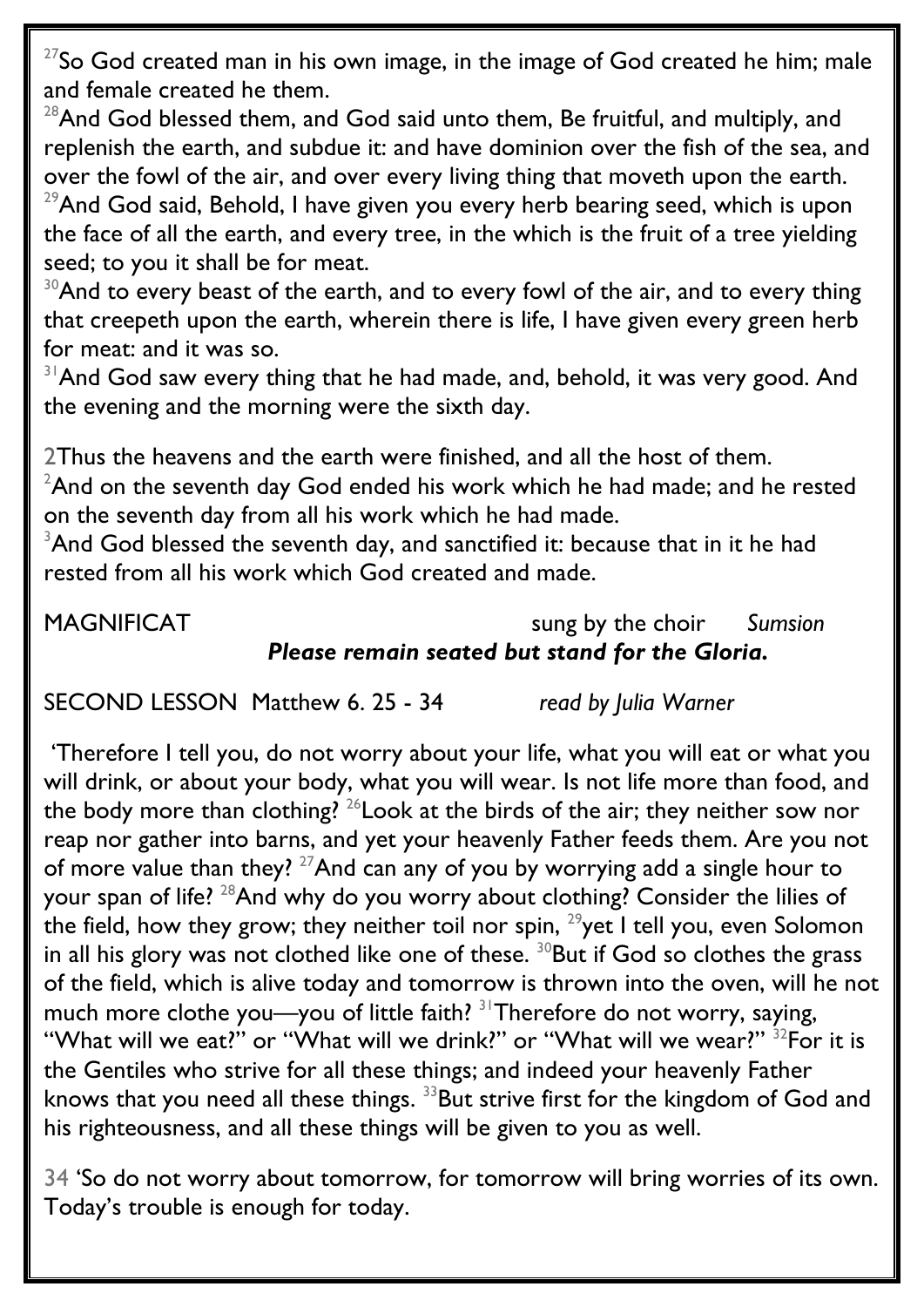RESPONSES *Ferial*

**NUNC DIMITTIS see music sheet THE CREED** *see yellow service card, p 3* ANTHEM Holy is the true light *Harris* PRAYERS Sheila Roberts **HYMN** 653 **Happy are they, they that love God** SERMON SERMON Sheila Roberts **HYMN 538 Gracious God, in adoration**  DISMISSAL *Plainsong* The Lord be with you. **And with thy spirit**. Let us bless the Lord. **Thanks be to God!**

ORGAN VOLUNTARY – J. Brahms (1833-1897): O Welt, Ich Muss Dich Lassen

#### *Please be aware of those remaining to listen*

**Please take this leaflet away with you at the end of the Service.** 

## **The Week Ahead**

#### **Tuesday - Friday**

09.00 Morning Prayer in church

#### **Tuesday**

19.30 House Group online. E-mail A.F. lagger@dunelm.org.uk for the link. **Wednesday**

21.00 **Compline** via Zoom. To join, please use the link or codes below: <https://us02web.zoom.us/j/84823046852?pwd=TzEraXY3d0tXK3Jvbi9lbm1pT3Qrdz09>

Meeting ID: 848 2304 6852 Passcode: X3j5ed

### **Thursday**

10.30 **Holy Communion** Common Worship, Order 1 (traditional) Celebrant: The Reverend Andrew Quigley, Vicar

11.00 Coffee Drop-In at the back of the Church

19.30 PCC Meeting in the Ashman Room.

### **Friday**

18.00 Choir Practice

19.00 Bible Study via Zoom. To join, please use the link or codes below: <https://us02web.zoom.us/j/83054314360?pwd=RU4yUzhVSnpSajZHanBZYU93K3pOdz09> Meeting ID: 830 5431 4360 Passcode: 922881

### **Saturday**

10.00 Away Day at Home in Church and Hall. Bring packed lunch.

## **Sunday Next – Next before Lent**

| Celebrant: The Reverend Jane Sharp            |
|-----------------------------------------------|
| <b>Celebrant: The Reverend Andrew Quigley</b> |
| Readings: Exodus 34. 29-35 and Luke 9. 28-36  |
| <b>Officiant: The Reverend Andrew Quigley</b> |
|                                               |